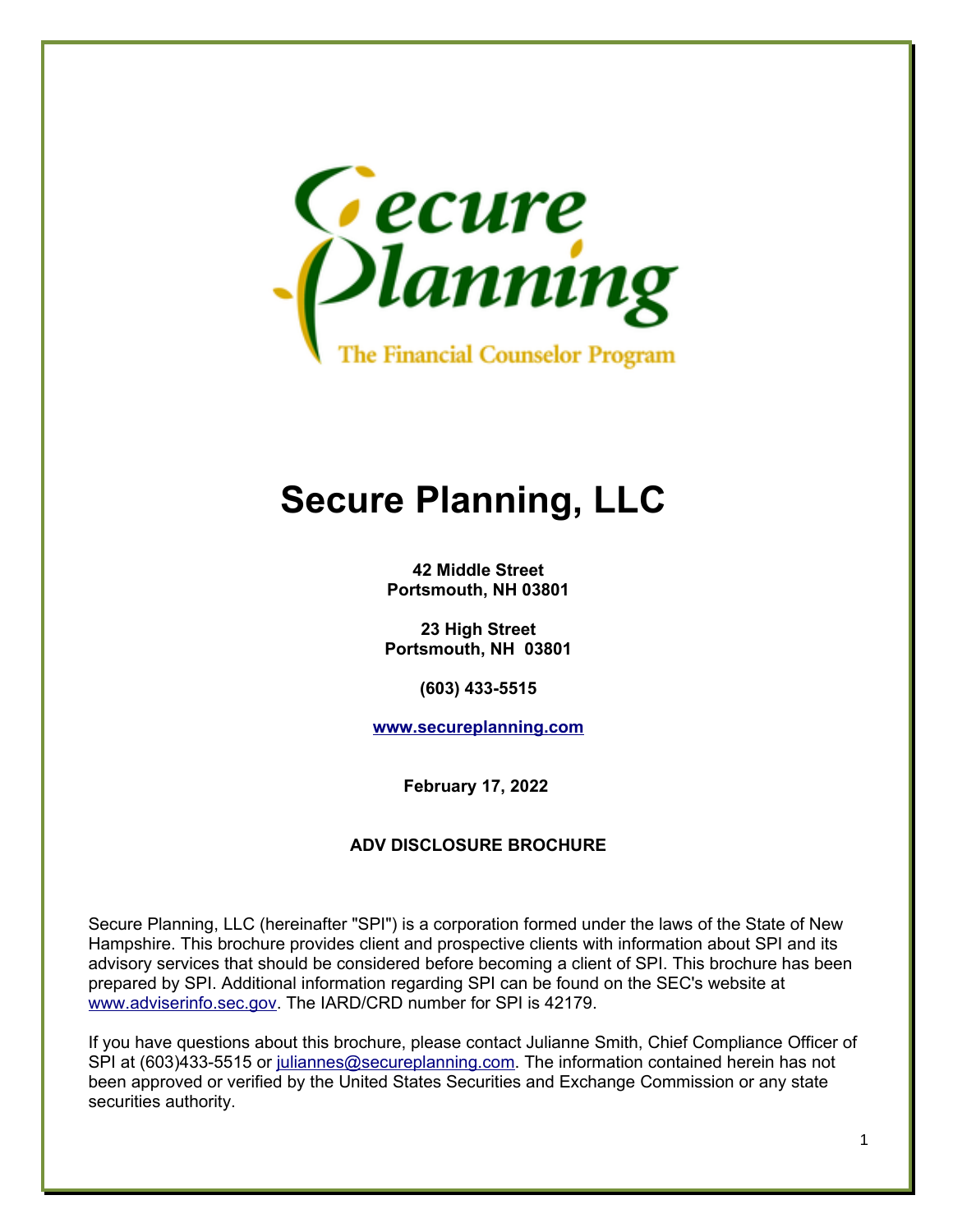### **Item 2 Material Changes**

Form ADV Part 2 requires registered investment advisers to amend their brochure when information becomes materially inaccurate. If there are any material changes to an adviser's disclosure brochure, the adviser is required to notify you and provide you with a description of the material changes.

Since our last annual updating amendment, dated March 4, 2021, we have the following material changes to report.

#### IRA Rollover Recommendations

Effective December 20, 2021 (or such later date as the US Department of Labor ("DOL") Field Assistance Bulletin 2018-02 ceases to be in effect), for purposes of complying with the DOL's Prohibited Transaction Exemption 2020-02 ("PTE 2020-02"). When we provide investment advice to you regarding your retirement plan account or individual retirement account, we are fiduciaries within the meaning of Title I of the Employee Retirement Income Security Act and/or the Internal Revenue Code, as applicable, which are laws governing retirement accounts. The way we make money creates some conflicts with your interests, so we operate under a special rule that requires us to act in your best interest and not put our interest ahead of yours. Under this special rule's provisions, we must:

- Meet a professional standard of care when making investment recommendations (give prudent advice);
- Never put our financial interests ahead of yours when making recommendations (give loyal advice);
- Avoid misleading statements about conflicts of interest, fees, and investments;
- Follow policies and procedures designed to ensure that we give advice that is in your best interest;
- Charge no more than is reasonable for our services; and
- Give you basic information about conflicts of interest.

We benefit financially from the rollover of your assets from a retirement account to an account that we manage or provide investment advice, because the assets increase our assets under management and, in turn, our advisory fees. As a fiduciary, we only recommend a rollover when we believe it is in your best interest.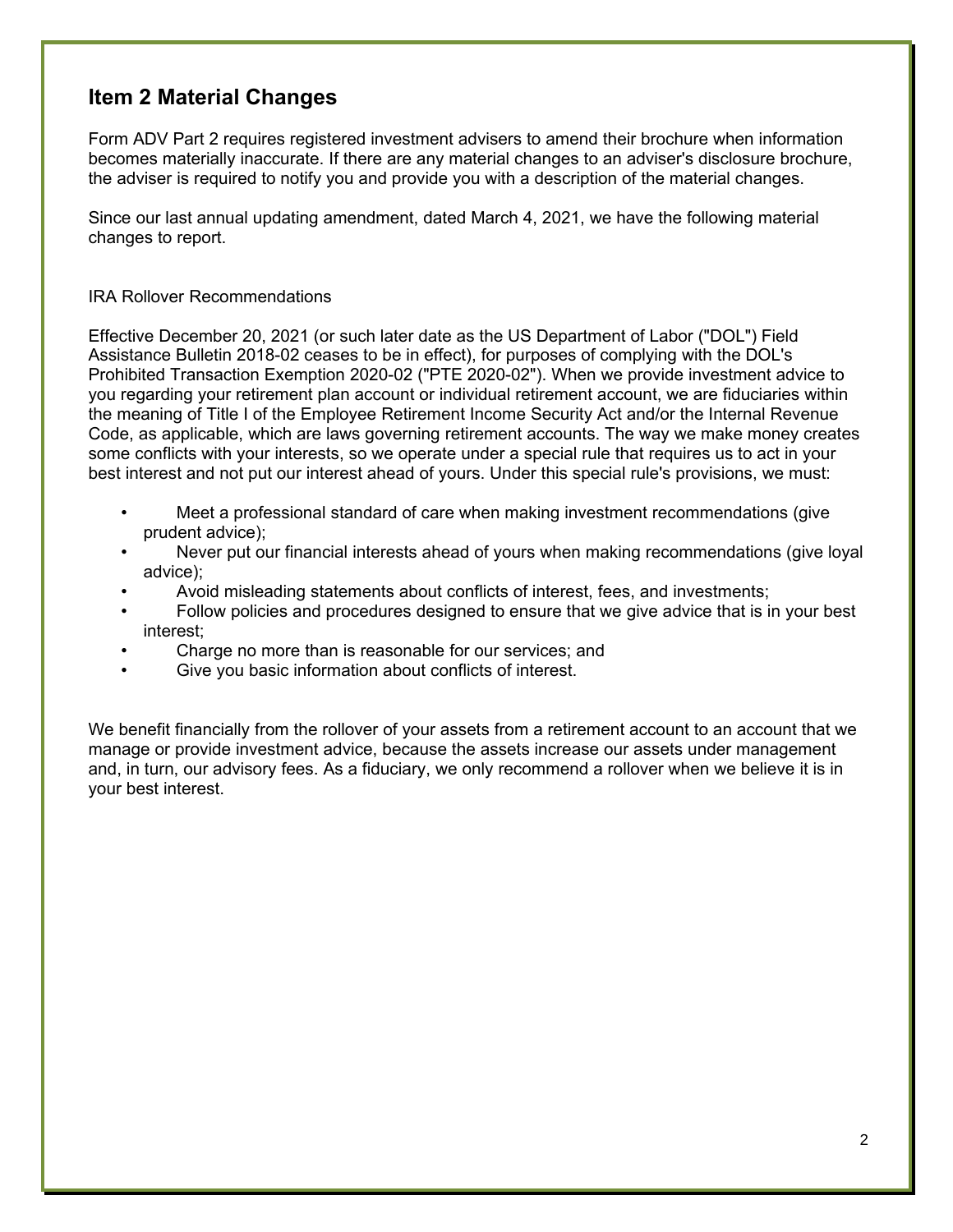# **Item 3 Table Of Contents**

| Item 1 Cover Page                                                                             | Page 1  |
|-----------------------------------------------------------------------------------------------|---------|
| Item 2 Material Changes                                                                       | Page 2  |
| Item 3 Table Of Contents                                                                      | Page 3  |
| Item 4 Advisory Business                                                                      | Page 4  |
| Item 5 Fees and Compensation                                                                  | Page 7  |
| Item 6 Performance-Based Fees and Side-by-Side Management                                     | Page 9  |
| Item 7 Types of Clients                                                                       | Page 9  |
| Item 8 Methods of Analysis, Investment Strategies, and Risk of Loss                           | Page 9  |
| Item 9 Disciplinary Information                                                               | Page 9  |
| Item 10 Other Financial Industry Activities & Affiliations                                    | Page 9  |
| Item 11 Code of Ethics, Participation or Interest in Client Transactions and Personal Trading | Page 10 |
| Item 12 Brokerage Practices                                                                   | Page 11 |
| Item 13 Review of Accounts                                                                    | Page 11 |
| Item 14 Client Referrals and Other Compensation                                               | Page 11 |
| Item 15 Custody                                                                               | Page 12 |
| Item 16 Investment Discretion                                                                 | Page 12 |
| Item 17 Voting Client Securities                                                              | Page 12 |
| Item 18 Financial Information                                                                 | Page 12 |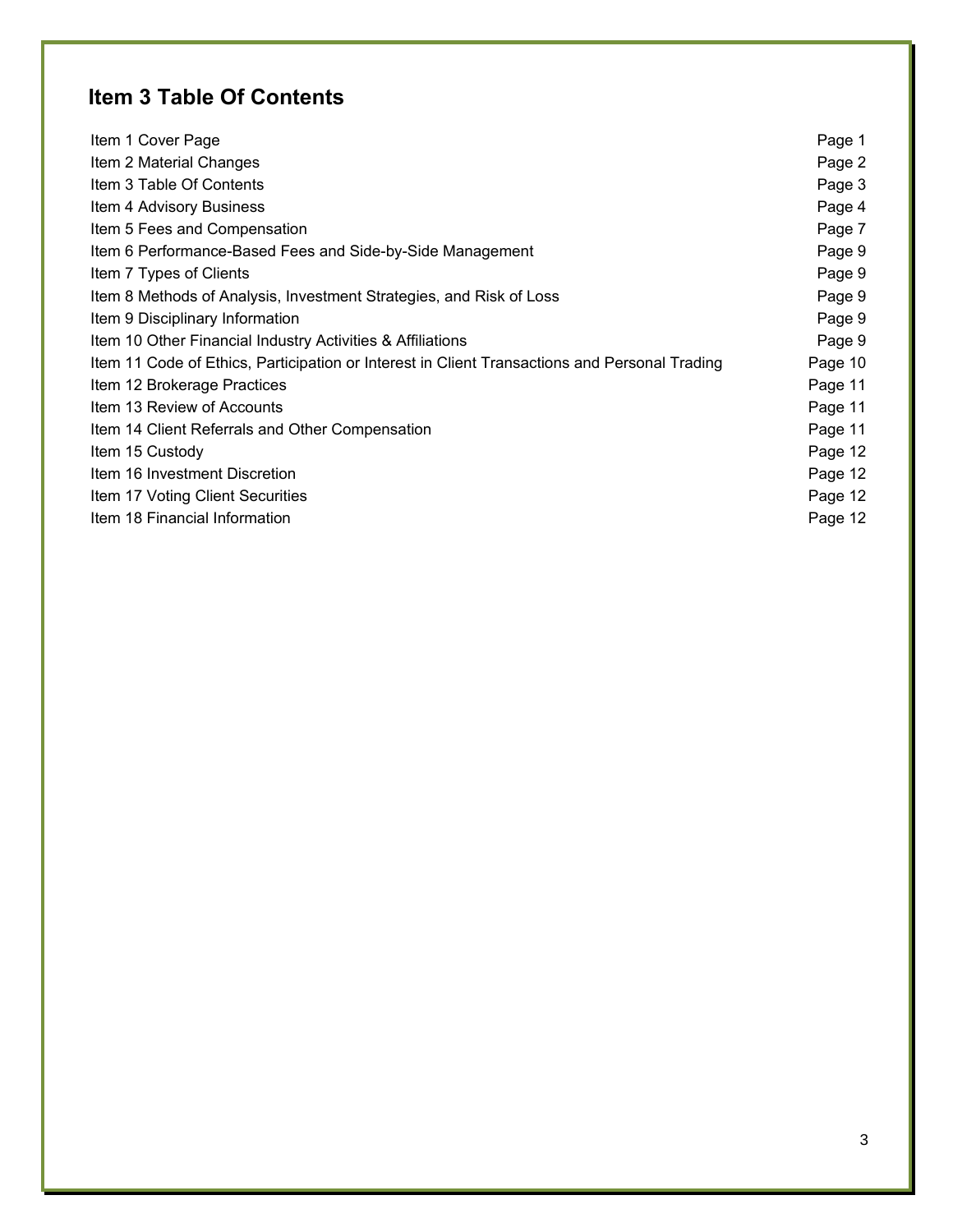### **Item 4 Advisory Business**

Investment Adviser Representatives ("IAR"s) associated with SPI provide various investment advisory services and are appropriately licensed, qualified, or authorized to provide advisory services on behalf of SPI.

SPI's principal owner(s):

Edward J. Mallon Revocable Trust P.O. Box 1162 Portsmouth, NH 03802 Since 1/19/2000 100% ownership

#### **Asset Management Services**

SPI offers discretionary and non-discretionary continuous asset management services. Our investment advice is tailored to meet the needs and investment objectives of SPI's client. SPI offers initial consultations and request pertinent information about a client's personal and financial circumstances to determine the best suitable investment objectives.

Where SPI enters into a discretionary asset management agreement with a client, SPI is granted discretion and authority to manage a client's account subject to any client specific written guidelines. Accordingly, SPI is authorized to perform various functions without further approval from the client. Such functions may include the determination and amount of securities and/or mutual funds to be purchased and/or sold. Once a portfolio is constructed, SPI provides ongoing portfolio supervision and rebalancing as changes in market conditions and client circumstances may require. For nondiscretionary asset management services, SPI monitors a client's assets and provides recommendations as to a client's asset allocation. A client is free at all times to accept or reject any investment recommendations and SPI shall implement its recommendations only upon obtaining client approval.

All employees providing investment advisory services & advice to clients must have passed the Series 65 or Series 7 and 66 securities examination administered by the Financial Industry Regulatory Authority. Equivalent Professional Designations such as CFP, CFA will also be considered.

#### IRA Rollover Recommendations

Effective December 20, 2021 (or such later date as the US Department of Labor ("DOL") Field Assistance Bulletin 2018-02 ceases to be in effect), for purposes of complying with the DOL's Prohibited Transaction Exemption 2020-02 ("PTE 2020-02"). When we provide investment advice to you regarding your retirement plan account or individual retirement account, we are fiduciaries within the meaning of Title I of the Employee Retirement Income Security Act and/or the Internal Revenue Code, as applicable, which are laws governing retirement accounts. The way we make money creates some conflicts with your interests, so we operate under a special rule that requires us to act in your best interest and not put our interest ahead of yours. Under this special rule's provisions, we must:

- Meet a professional standard of care when making investment recommendations (give prudent advice);
- Never put our financial interests ahead of yours when making recommendations (give loyal advice);
- Avoid misleading statements about conflicts of interest, fees, and investments;
- Follow policies and procedures designed to ensure that we give advice that is in your best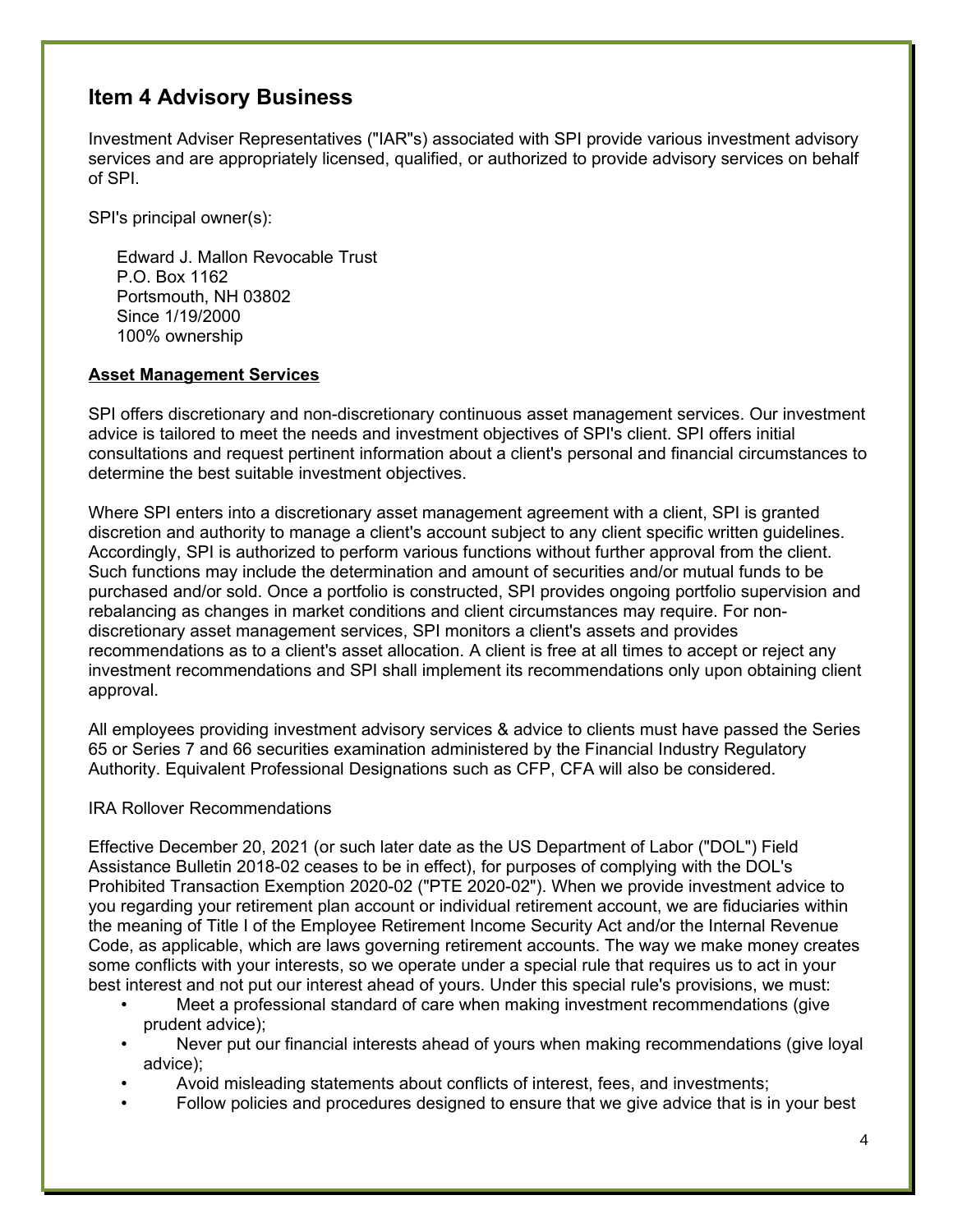interest;

- Charge no more than is reasonable for our services; and
- Give you basic information about conflicts of interest.

We benefit financially from the rollover of your assets from a retirement account to an account that we manage or provide investment advice, because the assets increase our assets under management and, in turn, our advisory fees. As a fiduciary, we only recommend a rollover when we believe it is in your best interest.

As of 12/31/2021, total discretionary accounts equal 896 with assets under management of approximately \$176,668,505. Secure Planning, LLC currently has no non-discretionary accounts.

#### **SEI Asset Management Program**

SPI maintains an agreement with SEI Investment Management Corporation, SEI Investments Distribution Company, and SEI Trust Company (collectively "SEI") whereby SPI's IARs may offer SEI's asset allocation programs to clients. IARs assist clients in selecting a specific and suitable allocation portfolio by discussing the various levels of risk and completing a questionnaire detailing their annual income, net worth, long-term goals, and objectives. SPI's services may include:

- Educating clients as to various funds offered through SEI's approved list of third party Mutual Funds, Individual Stocks and Bonds;
- Construct a customized asset allocation program from the approved list (noted above) to meet client investment objectives;
- Alternatively, select an SEI model portfolio if it better meets the needs of a client;
- Provide clients with a prospectus for each of the Mutual Funds selected and explain the rebalancing guidelines utilized in the management of a portfolio;
- Reinvesting all dividends and interest in accordance with the asset allocation policy;
- Notify clients at the time of signing an agreement that if quarterly rebalancing is suspended, rebalancing shall be done by SPI;
- Once a specific allocation is agreed upon, the IAR instructs SEI to purchase or sell no-load mutual funds pursuant to the investment objectives and rebalancing parameters selected by a client; and
- SEI shall serve as custodian and provides clients with account statements, quarterly performance reports and an annual tax report.

#### **TD Ameritrade Asset Management Program**

SPI maintains an agreement with TD Ameritrade Institutional Services ("TD") to provide asset allocation programs to clients.

SPI utilizes TD's asset allocation program on a limited bases and recommends this program only when a client's financial circumstances and investment suitability is appropriate.

By signing an Asset Management Program Account Agreement, a client directs SPI to initiate the instructions with TD.

SPI assist clients in selecting a specific and suitable allocation portfolio by discussing the various levels of risk and completing a questionnaire detailing a client's annual income, total net worth, tax bracket, risk tolerance and long term goals and objectives.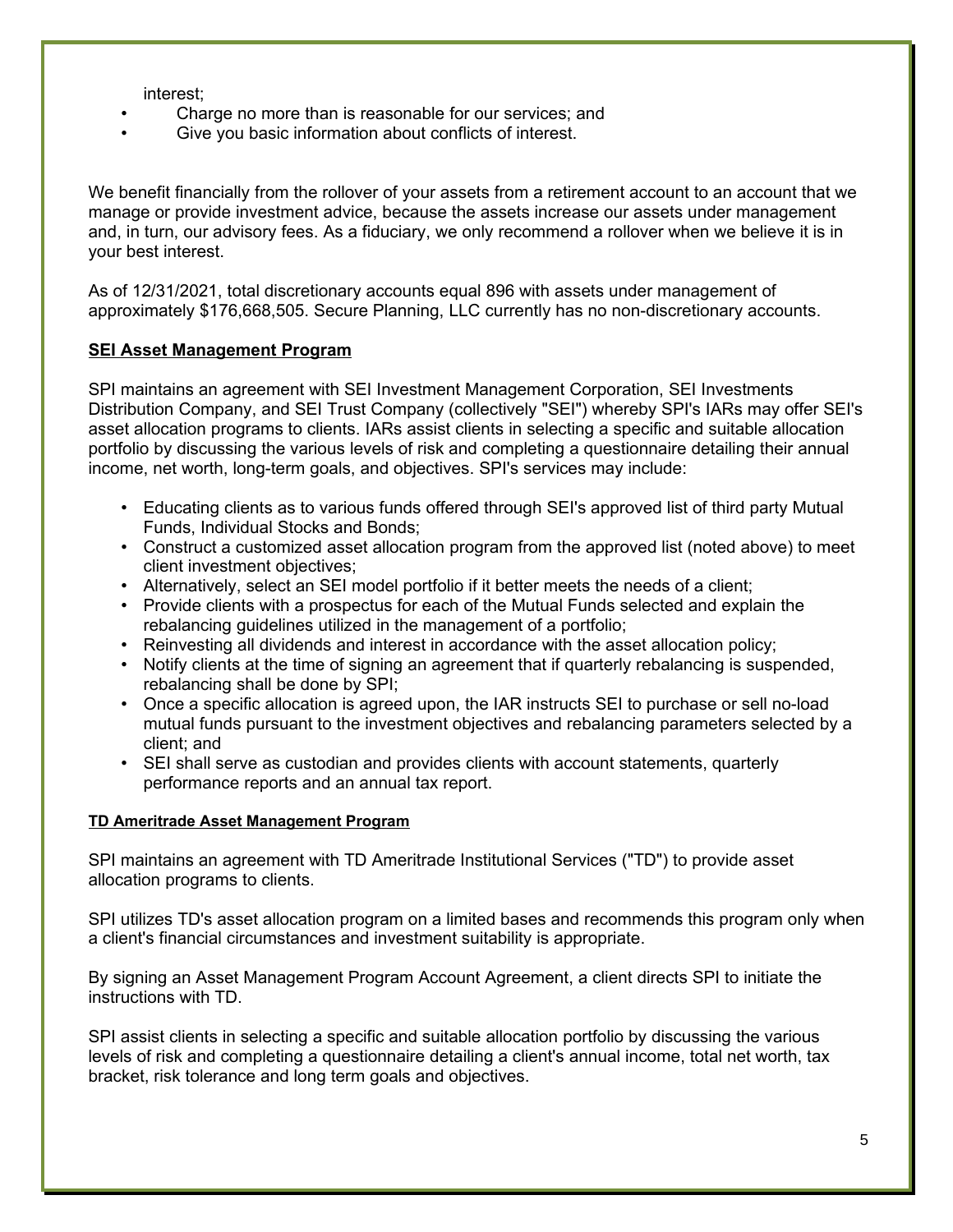SPI's services may include:

- Educating clients as to various funds offered through TD's approved list of third party Mutual Funds;
- Construct a customized asset allocation program from the approved list (noted above) to meet client investment objectives;
- Provide clients with a prospectus for each of the Mutual Funds selected and explain the rebalancing guidelines utilized in the management of a portfolio;
- Reinvesting all dividends and interest in accordance with the asset allocation policy;
- Notify clients at the time of signing an agreement that if rebalancing is suspended, rebalancing shall be done by SPI;
- Once a specific allocation is agreed upon, SPI instructs TD to purchase or sell mutual funds pursuant to the investment objectives and rebalancing parameters selected by a client; and
- TD serves as custodian and provides clients with account statements, performance reports and an annual tax report.

#### **Financial Planning Services**

SPI offers financial planning and consulting services for a fee. SPI's services are advisory in nature, with respect to the management of client's financial resources. Financial plans are based on the client's financial situation at the time the plan is presented and on financial information disclosed by a client to SPI.

Clients are advised that certain assumptions may be made with respect to interest and inflation rates and use of past trends and performance of the market and economy.

Past performance is in no way an indication of future performance. SPI cannot offer any guarantees or promises that the client's financial goals and objectives will be met.

Should a client's financial situation, goals, objectives, or needs change, the client must notify SPI promptly.

Financial planning and consulting arrangements may provide, but not limited to, the following:

- After an individual client analysis is conducted and a client approves SPI for its financial planning services, an IAR will conduct follow up meetings to collect additional information about the client's financial circumstances and objectives;
- Once client suitability and financial objectives information is reviewed and analyzed, a financial plan may be presented to the client;
- A client may act on SPI's recommendations by placing securities transactions with any brokerage firm the client determines and is under no obligation to act on SPI's financial planning recommendations; and
- Should a client act on any of SPI's recommendation, there is no obligation to implement the financial plan through SPI.

#### **Finn Wealth Advisors**

The advisory services described in this brochure are also offered to certain clients through Finn Wealth Advisors doing business under SPI. Finn Wealth Advisors focuses on supporting athletes in achieving their goals through wealth management.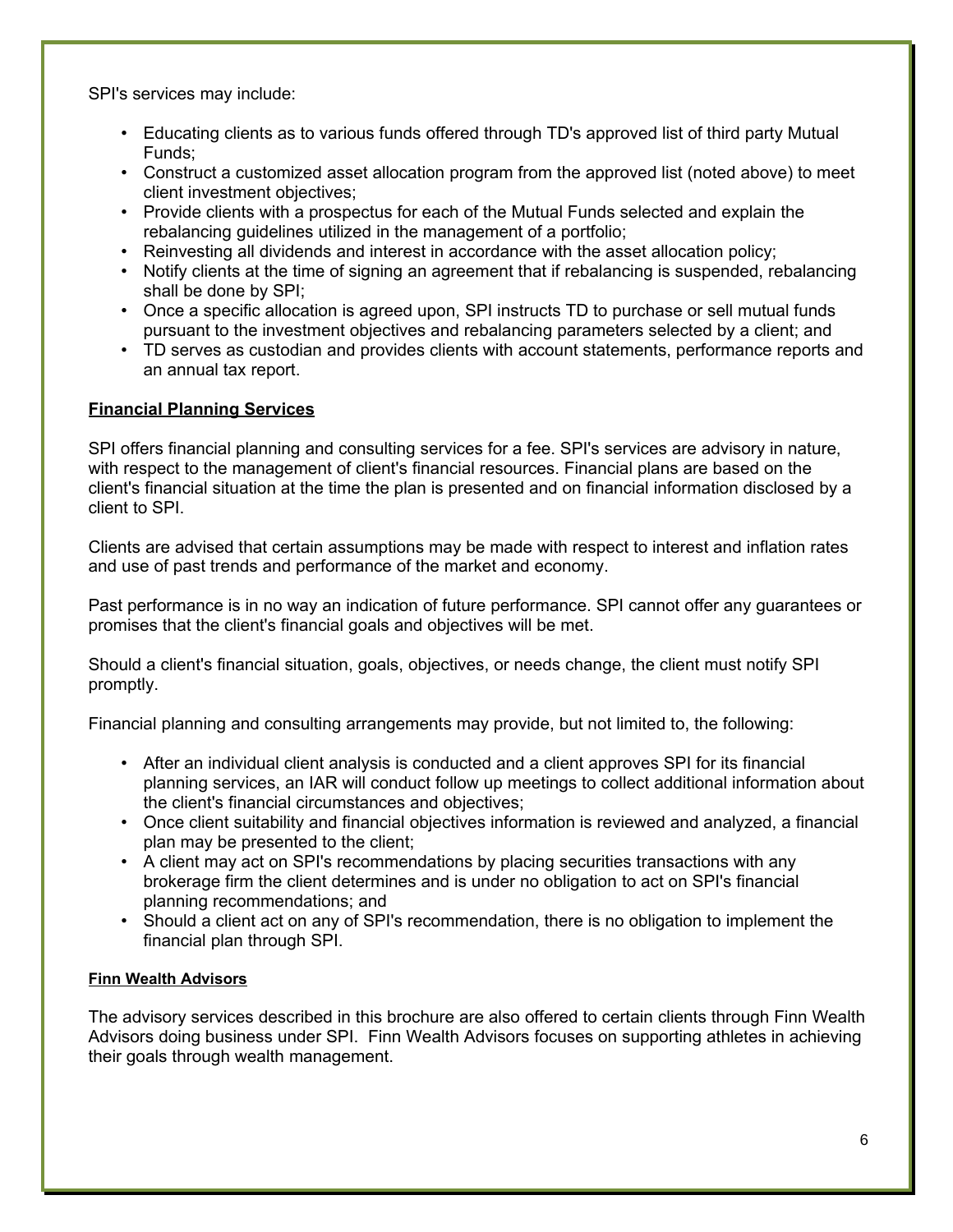# **Item 5 Fees and Compensation**

The following section describes the fee structures for each asset management program including:

- The basic fee schedule;
- How fees are charged;
- Whether fees are negotiable, when fees are payable, and how fees are refunded if pay applicable;
- Whether the annual fee (depending on a chosen selected Asset Allocation Program) is billed monthly or quarterly in arrears based on the asset value on the last trading day of the month or the average daily balance; and
- The annualized fees for discretionary and non-discretionary asset management services are based on the following blended tiered fee schedule:

| <b>Assets Under Management</b> | <b>Maximum Annual Advisory Rate</b> |
|--------------------------------|-------------------------------------|
| First \$500,000                | 1.50%                               |
| Next \$500,000                 | 1.00%                               |
| Next \$1,000,000               | 0.85%                               |
| Next \$3,000,000               | 0.75%                               |
| Next \$2,000,000               | 0.65%                               |
| Over \$7,000,000               | 0.55%                               |

At SPI's sole discretion, fees may be negotiated for certain client accounts depending on factors such as:

- Amount of assets under management;
- Range of investments, and complexity of the client's financial circumstances, among others;
- Family accounts of a client's same household to be aggregated for purposes of determining an advisory fee. This consolidation practice allows the benefit of an increased asset base total resulting in a reduced advisory fee;
- SPI family and friends may be allowed negotiated reduced fees; and
- Large person accounts, institutional accounts, non-profit accounts, and various other factors if approved by SPI.

#### **Asset Management Fees for SEI Program**

- SPI fees are calculated based on last day of month or quarter account value and paid in quarterly arrears; effective January 1, 2016, fees will be calculated on last day of month or quarter value and paid monthly in arrears;
- Fees and expenses are described in each fund's or variable product's prospectus;
- Fees may include a management fee, other fund expenses, and a distribution fee;
- A client may pay an initial or deferred sales or surrender charge;
- A client could invest in these products directly, without the services of SPI, however a client would not receive the customized and management services provided by SPI;
- A client should review both the fees charged by the program sponsor and advisory fees charged by SPI. When invested in mutual funds or money market funds, clients are essentially paying two management fees, one to SPI and the other to the manager of the mutual fund or money market fund;
- The initial fee is assessed by pro-rating from the date of inception during the present billing period;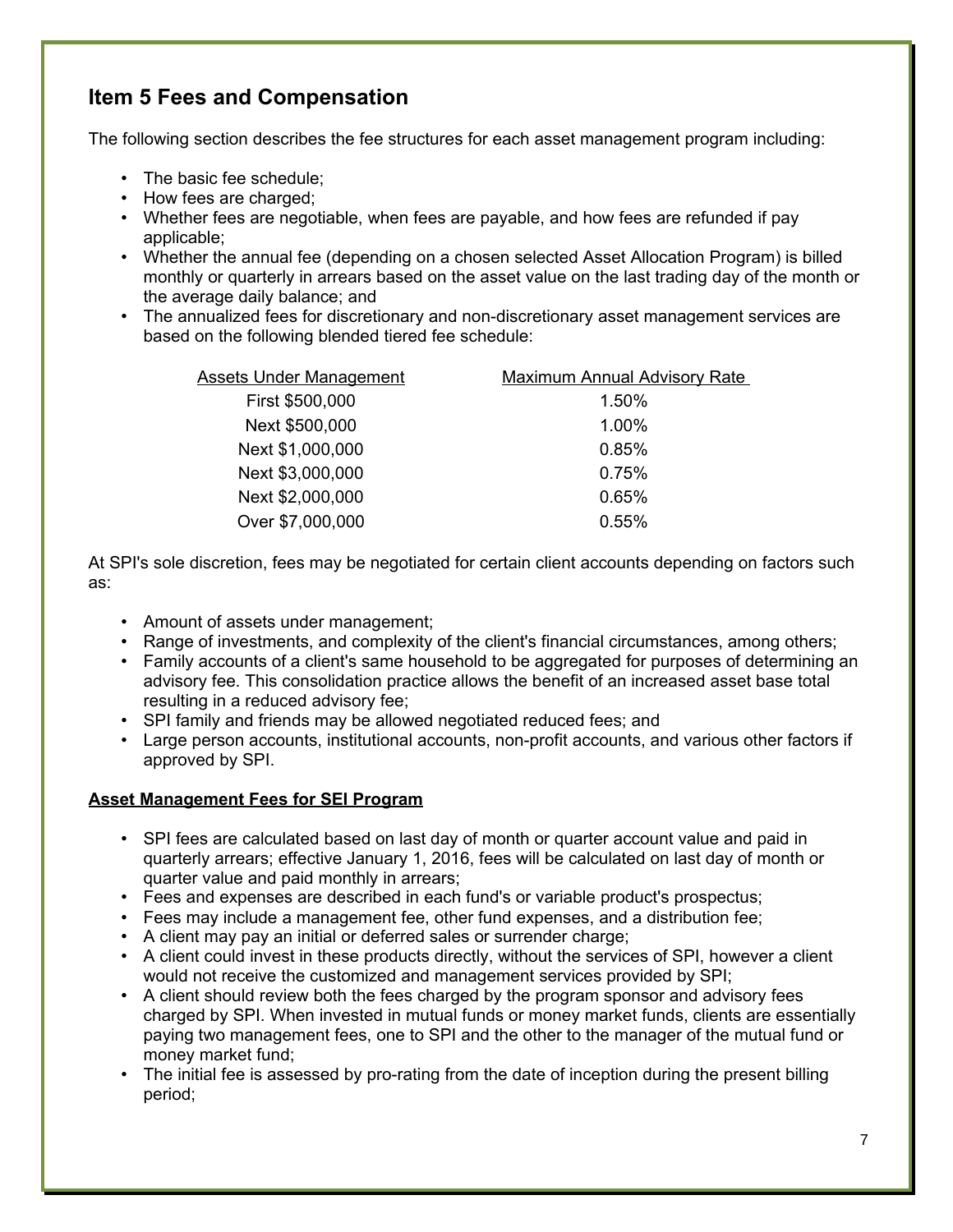- In calculating the initial fee, SPI considers the inception date to be the date(s) an account's assets first becomes available for SPI to manage;
- SPI shall not allocate and invest assets until a substantial portion of client assets are transferred and received by SEI custodian. To reduce transaction cost, client funds are invested into a money market fund until a substantial portion is transferred; and
- If a client requests the entire assets to be invested as received it will be done upon their individual request.

When a client closes an account, SEI shall:

- Charge an account closure fee per account of \$75.00;
- Redeem the fee from the client's money market funds; or
- In the event a client does not have a money market fund, SPI must provide standing instructions regarding which fund to redeem payment from; and
- Clients may terminate their relationship upon written notice.

Clients in the SEI program shall authorize fees to be paid by "direct debit" from a client's account. However, SPI is willing to manage a client's account if a client request to pay SPI's fees directly.

#### **Asset Management Fees for TD Ameritrade Program**

- SPI monthly fees are calculated based on the value of the account as of the last day of each month and paid monthly in arrears;
- Fees may include a management fee, other fund expenses, and a distribution fee;
- A client could invest in these products directly, without the services of SPI, however a client would not receive the customized and management services provided by SPI;
- A client should review both the fees charged by the program sponsor and advisory fees charged by SPI. When invested in mutual funds or money market funds, clients are essentially paying two management fees, one to SPI and the other to the manager of the mutual fund or money market fund;
- The initial monthly fee is assessed by pro-rating from the date of inception during the present month;
- In calculating the initial monthly fee, SPI considers the inception date to be the date(s) an account's assets first becomes available for SPI to manage;
- SPI shall not allocate and invest assets until a substantial portion of client assets are transferred and received by TD's custodian. To reduce transaction cost, client funds are invested into a money market fund until a substantial portion is transferred;
- If a client request the entire assets to be invested as received it will be done upon their individual request; and
- Clients may terminate their relationship with SPI once notice is given in writing.

SPI will send clients a "Fee Notification" stating the fees due and the client has the option to have fees debited from account.

#### **Financial Planning Fees**

- SPI charges a negotiable hourly fee ranging from \$150 to \$500 depending on the scope and complexity of the plan, the client's situation, and/or the client's objectives;
- An estimate of the total time/cost will be determined at the start of the advisory relationship;
- SPI requires that financial planning fees be paid in Advance; and
- In certain circumstances, other paying arrangements may be negotiated including a fixed fee for financial planning services.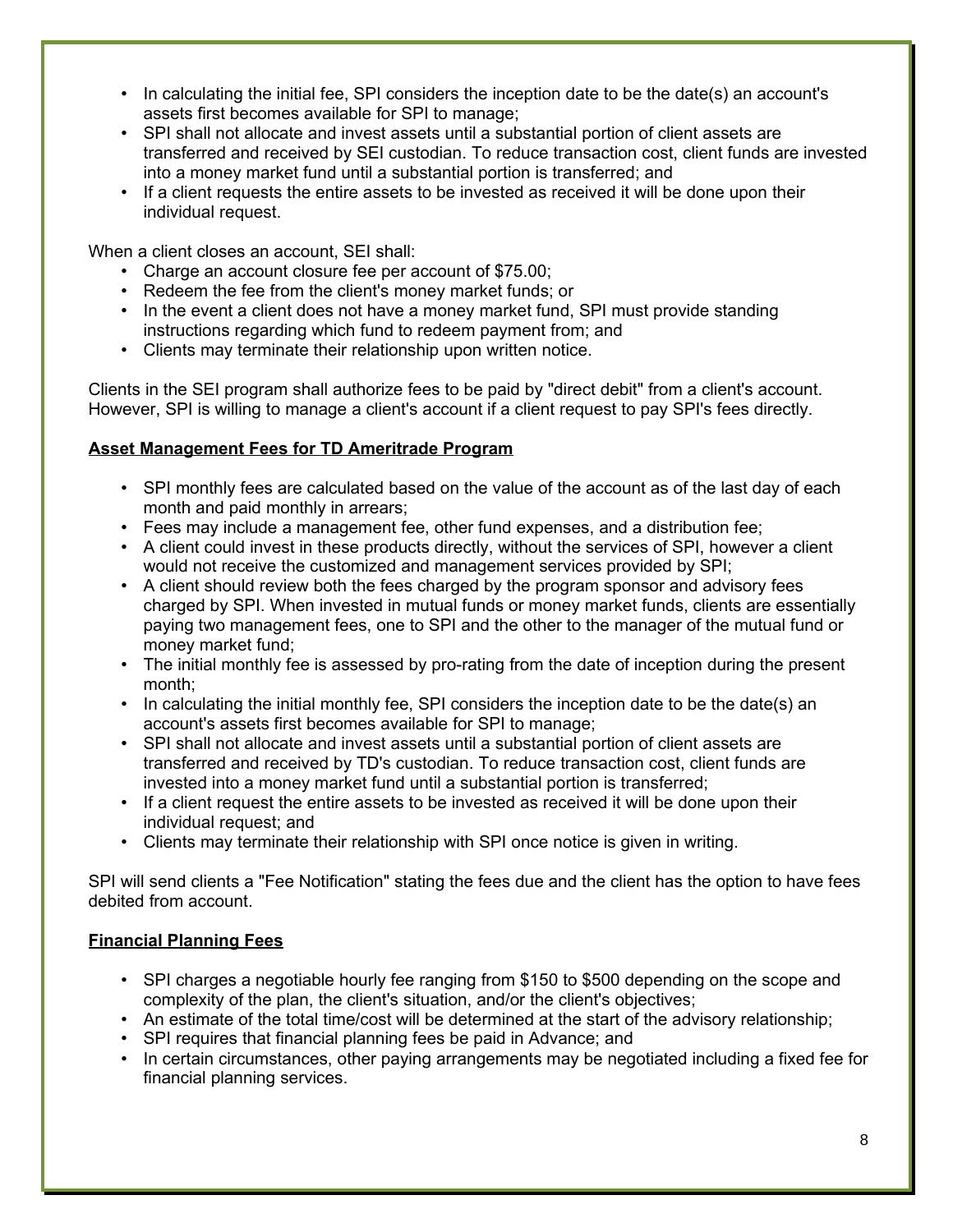Under no circumstances will SPI require prepayment of a fee more than 6 months in advance and in excess of \$1200, as services will be rendered within six months of the date of contract.

### **Item 6 Performance-Based Fees and Side-by-Side Management**

SPI does not charge any performance-based fees (fees based on a share of capital gains on or capital appreciation of the assets of a client) OR engage in Side-by-Side Management.

# **Item 7 Types of Clients**

SPI and its IARs provide investment advice to a variety of clients including individuals, trusts, estates, charitable organizations, pension and profit sharing plans and corporations. The majority of SPI's advisory services include recommending asset allocation programs as noted in Item 4.

# **Item 8 Methods of Analysis, Investment Strategies, and Risk of Loss**

- SPI uses the Modern Portfolio Theory and Efficient Market Philosophy to create and manage portfolios;
- These portfolios are rebalanced on a quarterly basis;
- SPI may make the asset allocation based on the conditions of the economy or market;
- To obtain this information, SPI uses software that allows SPI to review different asset classes, the performance of specific funds and widely accepted indexes going back for fifteen years or longer; and
- The internet, financial newspapers, and magazines are used as resources as well as research material, annual reports and filings with the Securities and Exchange Commission.

#### **Risk of Loss**

- Market Risk: Prices of securities recommended by SPI may fall. As a result, your investment may decline in value and you could lose money.
- Asset Allocation Risk: SPI maintains an asset allocation strategy and the amount invested in various asset classes of securities may change over time. Clients are subject to the risk that SPI may allocate assets to an asset class that underperforms other asset classes.
- Passive Management Risk: SPI may invest in funds that use an indexing strategy and do not individually select securities. These funds do not attempt to manage volatility, use defensive strategies, or reduce the effects of any long-term period of poor investment performance.
- Various types of investment strategies involve varying degrees of risk; and
- Past performance may not be indicative of future results. Therefore, it should not be assumed that future performance of any specific investment or investment strategy will be profitable.

# **Item 9 Disciplinary Information**

SPI has no information applicable to this Item.

# **Item 10 Other Financial Industry Activities & Affiliations**

#### **SPI is a licensed Insurance Agency**

- IARs of SPI may be licensed to sell insurance products through SPI to advisory clients;
- These individuals will receive customary commissions as a result of selling insurance as well as advisory fees for providing investment advice through SPI;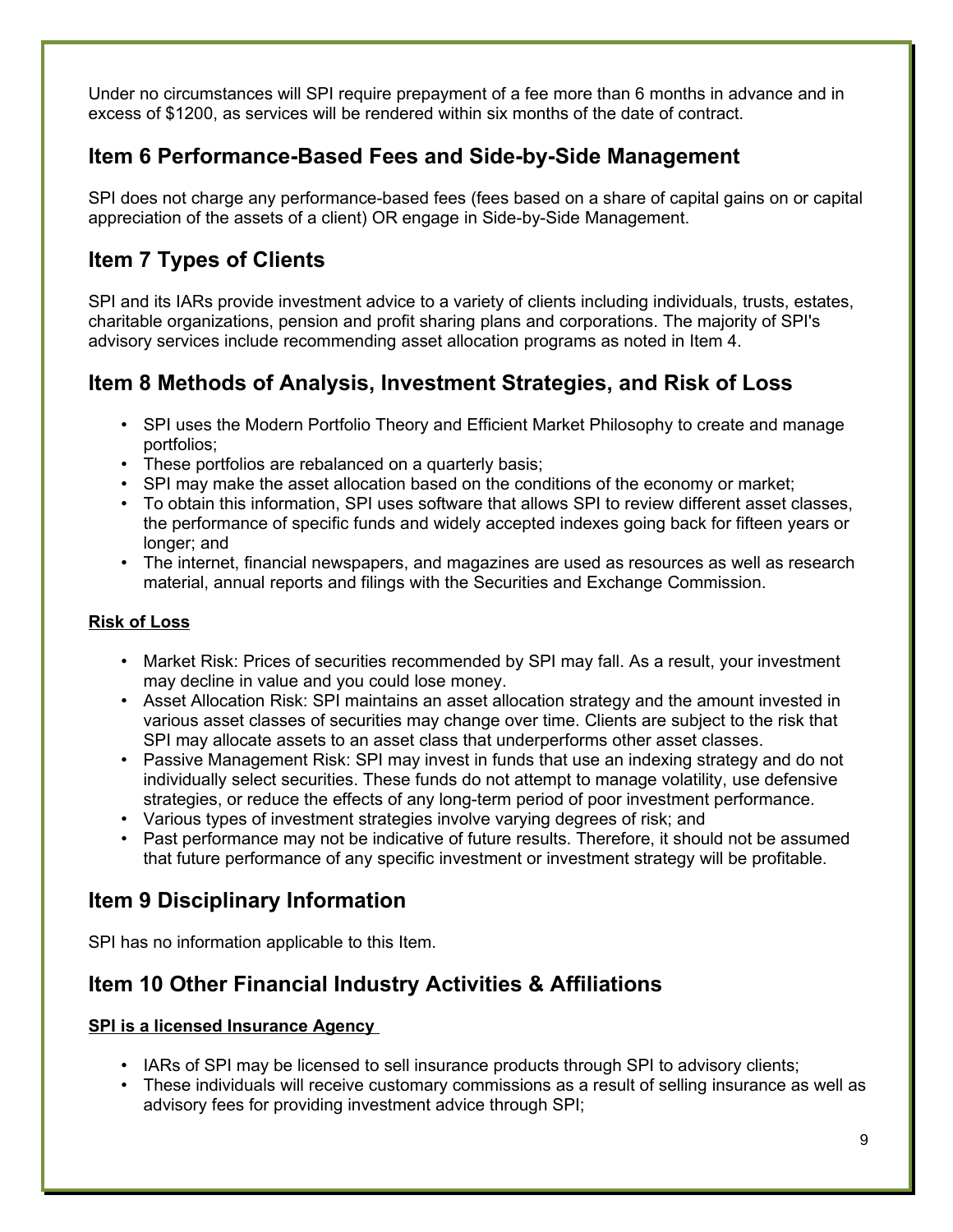- Insurance commissions and advisory fees are separate and apart from the fees charged by SPI; and
- Clients are under no contractual obligations, to purchase insurance products or receive investment advice through these associated persons in their separate capacities as insurance agents and/or IARs of SPI.

#### **SPI is a Registered Broker/Dealer and member FINRA/SIPC**

- SPI is under common control and ownership as a registered securities broker-dealer and a member of FINRA and the SIPC;
- As an introducing broker, SPI engages in retail securities transactions, along with certain other activities normally associated with a broker dealer;
- IARs of SPI may also be Registered Representatives of SPI, the broker dealer, and place transactions through SPI;
- If securities products offered by SPI are purchased through the Registered Representative of SPI, normal commissions and fees would be earned; thus a conflict of interest may exist between their interests and those of advisory clients;
- Clients are under no obligation to purchase products recommended by IARs or to purchase products through SPI; and
- Commissions and advisory fees are separate and apart from the fees charged by SPI.

### **Item 11 Code of Ethics, Participation or Interest in Client Transactions and Personal Trading**

#### **Code of Ethics**

- SPI has adopted a Code of Ethics that sets forth the basic policies of ethical conduct for all managers, officers, and employees of SPI;
- The Code of Ethics governs personal trading by each SPI employee deemed to be an Access Person;
- Ensures that securities transactions effected by Access Persons are conducted in a manner that avoids any actual or potential conflicts of interest between such persons, our clients or SPI affiliates;
- SPI collects and maintains records of securities holdings and securities transactions executed by Access Persons. These records are reviewed to identify and resolve potential conflicts of interest; and
- SPI shall provide a copy to any client or prospective client upon request.

#### **Participation or Interest in Client Transactions and Personal Trading**

• SPI or related persons of SPI may buy or sell securities that are recommended to its clients or securities in which its clients are invested. This presents a conflict of interest. To mitigate this conflict, SPI requires that related persons of SPI shall not have trading priority over any client account in the purchase or sale of securities. SPI monitors such conflict through its review of employee personal trading activities as noted above (Code of Ethics)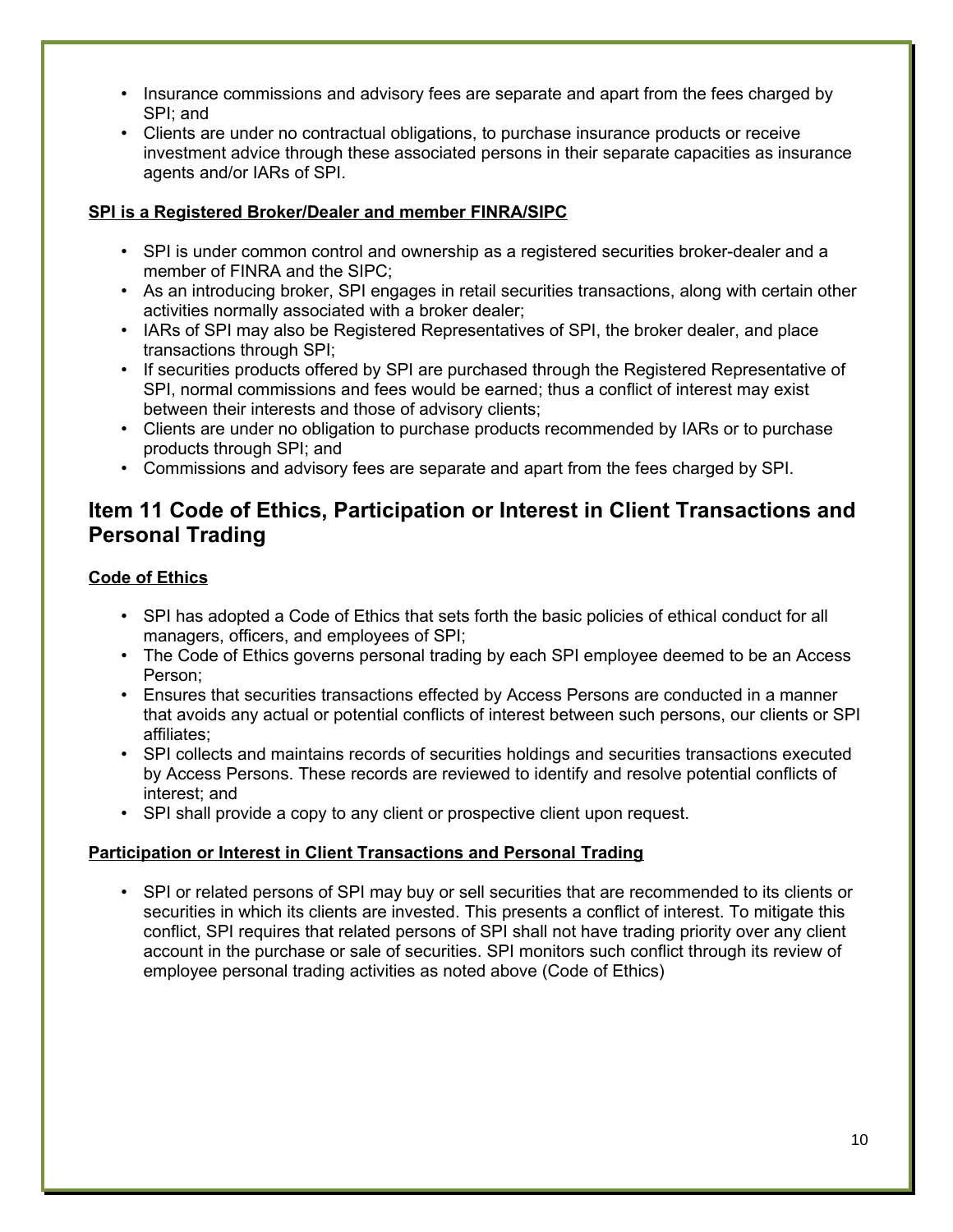# **Item 12 Brokerage Practices**

- SPI does not have the discretionary authority to select various brokers used for client transactions, nor the ability to determine the commission rates to be paid;
- Clients may direct SPI to use a particular broker for all trades;
- SPI will assist a client develop a brokerage relationship with a selected Asset Management Program (SEIor TD) as noted above in Item 4;
- While there is no direct affiliation with SPI, these Asset Allocation Programs provide substantial back office support to SPI which may not be received if SPI did not have an established relationship with each program; and
- As part of these Asset Allocation Programs, SPI receives economic benefits that it would not receive if it did not execute investment advice through each program. (Refer to Item 14 below for a description of the economic benefits received for executing investment advice through each Asset Allocation Program.)

### **Item 13 Review of Accounts**

- Account reviews are conducted at least quarterly for advisory clients;
- Reviews are conducted for the purpose of evaluating, reporting, rebalancing, and implementing the investment objective of each client;
- Client accounts may be reviewed more often depending on market conditions;
- The assets may be re-allocated to keep the portfolio allocation consistent with the client's investment objectives;
- Accounts are reviewed by the IAR assigned to the client account;
- Clients must notify SPI and the IAR assigned to the account if material or adverse changes occur in his/her personal financial situation that might affect the account;
- Asset Allocation Accounts are re-balanced on a quarterly basis and re-optimized when deemed necessary by the Advisor or by third-party advisor for those participating in the Asset Management Program; and
- Re-balancing is accomplished by reallocating assets to original asset targets and re-optimizing involves setting new target asset category percentages.

# **Item 14 Client Referrals and Other Compensation**

- IARs of SPI are registered representatives and can effect transactions in securities and investment company products for their clients and earn compensation for these activities;
- Compensation may include commissions and/or 12b-1 fees for the sale of investment company products;
- IARs in their separate capacities as Insurance Agents and/or Registered Representatives, may sell insurance products and/or execute securities transactions on behalf of clients. Therefore additional compensation on the sale of such products in the form of commissions are received; and
- This form of compensation is separate and distinct from fees charged by SPI for advisory services.

#### **Economic Benefits and Other Compensation**

- As indicated under Item 12, SPI utilizes the services of various Asset Allocation Programs sponsored by SEI and TD;
- Although SPI and the advisory services provided by SPI are entirely independent, SPI receives economic benefits from each program which may not be received if SPI did not have an